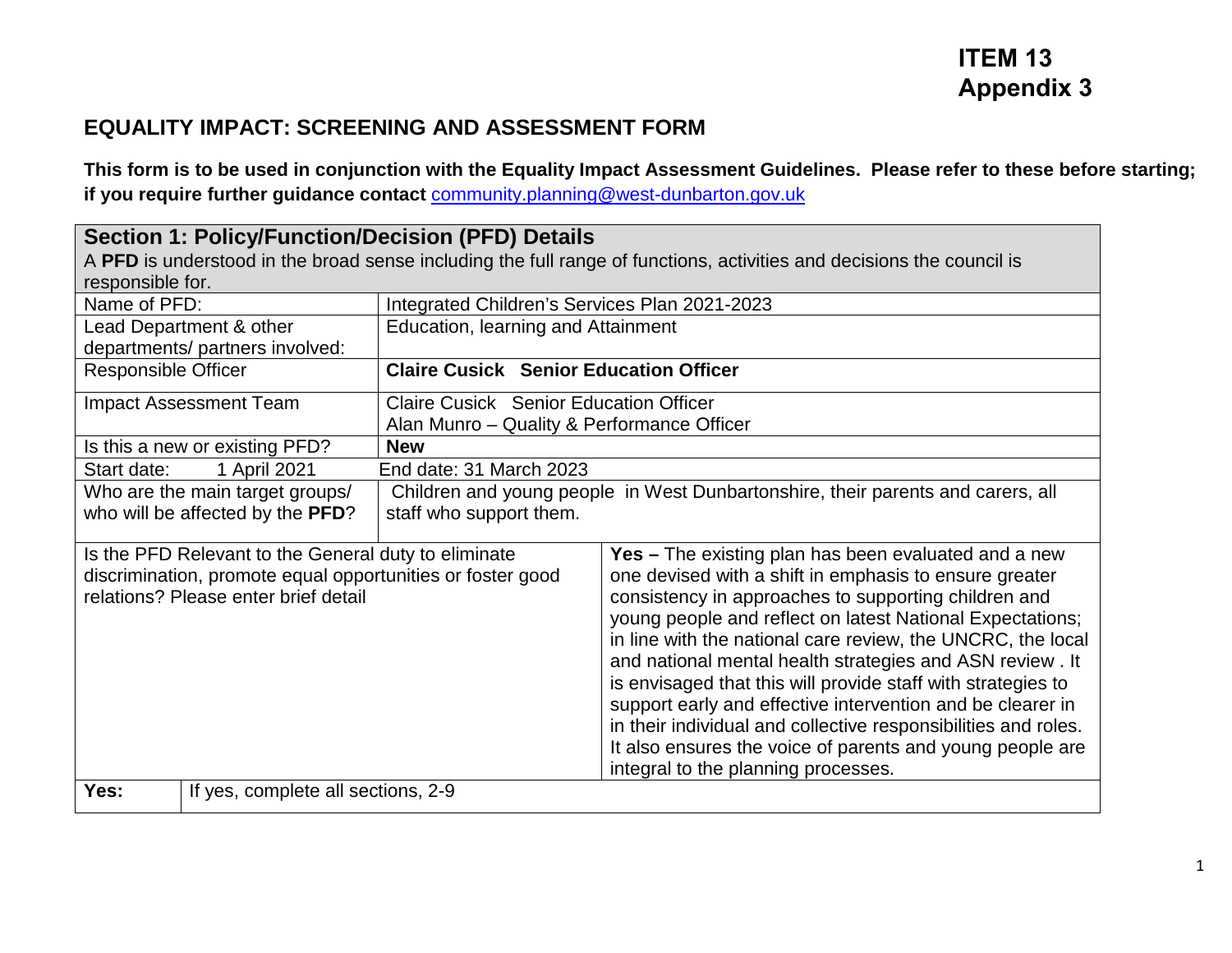| No:                                                 | If no, complete only sections 8-9                               |                                                                                                                                                                                                                                                                                                                  |  |  |  |  |
|-----------------------------------------------------|-----------------------------------------------------------------|------------------------------------------------------------------------------------------------------------------------------------------------------------------------------------------------------------------------------------------------------------------------------------------------------------------|--|--|--|--|
|                                                     | If don't know, complete sections 2 & 3 to help assess relevance |                                                                                                                                                                                                                                                                                                                  |  |  |  |  |
|                                                     |                                                                 |                                                                                                                                                                                                                                                                                                                  |  |  |  |  |
|                                                     |                                                                 |                                                                                                                                                                                                                                                                                                                  |  |  |  |  |
|                                                     |                                                                 |                                                                                                                                                                                                                                                                                                                  |  |  |  |  |
|                                                     |                                                                 |                                                                                                                                                                                                                                                                                                                  |  |  |  |  |
|                                                     | <b>Section 2: Evidence</b>                                      |                                                                                                                                                                                                                                                                                                                  |  |  |  |  |
|                                                     |                                                                 | Please list the available evidence used to assess the impact of this PFD, including the sources listed below. Please also<br>identify any gaps in evidence and what will be done to address this.                                                                                                                |  |  |  |  |
| <b>Available evidence:</b>                          |                                                                 |                                                                                                                                                                                                                                                                                                                  |  |  |  |  |
| Consultation/                                       |                                                                 | There has been consultation with Youth Alliance, Champions' Board, partners, HT's,                                                                                                                                                                                                                               |  |  |  |  |
| Involvement with                                    |                                                                 | practitioner forums, Education and HSCP central staff.                                                                                                                                                                                                                                                           |  |  |  |  |
| community, including                                |                                                                 |                                                                                                                                                                                                                                                                                                                  |  |  |  |  |
| individuals or groups or<br>staff as relevant       |                                                                 |                                                                                                                                                                                                                                                                                                                  |  |  |  |  |
| Research and relevant<br>information                |                                                                 | GIRFEC, Children and Young People (Scotland) Act2014, The Independent Care Review- The<br>Promise, UNCRC review, ASN review, Children and Young Person Mental Health Taskforce<br>Report, Scottish Government Documentation - Included, Engaged and Involved<br>Children's Commissioner's Report - No Safe Place |  |  |  |  |
| Officer knowledge                                   |                                                                 | Feedback from professional forums such as Nurtured DIG, Joint Children's Services Review<br>Group, CPC, Mental Health Strategy Working Group                                                                                                                                                                     |  |  |  |  |
| <b>Equality Monitoring</b>                          |                                                                 | The range of partners contributing to the plan have ensured it is informed by information about                                                                                                                                                                                                                  |  |  |  |  |
| information - including<br>service and employee     |                                                                 | needs of specific groups such as those with additional support needs, neurodiversity and<br>disability.                                                                                                                                                                                                          |  |  |  |  |
| monitoring                                          |                                                                 |                                                                                                                                                                                                                                                                                                                  |  |  |  |  |
| Feedback from service                               |                                                                 | Participants at professional forums such as Children's Services team meetings, asn                                                                                                                                                                                                                               |  |  |  |  |
| users, partner or other<br>organisation as relevant |                                                                 | coordinators, pupil support forums, Nurtured DIG, Mental Health Strategy Group, CPC and                                                                                                                                                                                                                          |  |  |  |  |
|                                                     |                                                                 | Joint Children's Services review have indicated they welcome arevised and updated ICS Plan<br>which incorporates joint approaches to supporting children, young people and families with a<br>well equipped workforce.                                                                                           |  |  |  |  |
| Other                                               |                                                                 |                                                                                                                                                                                                                                                                                                                  |  |  |  |  |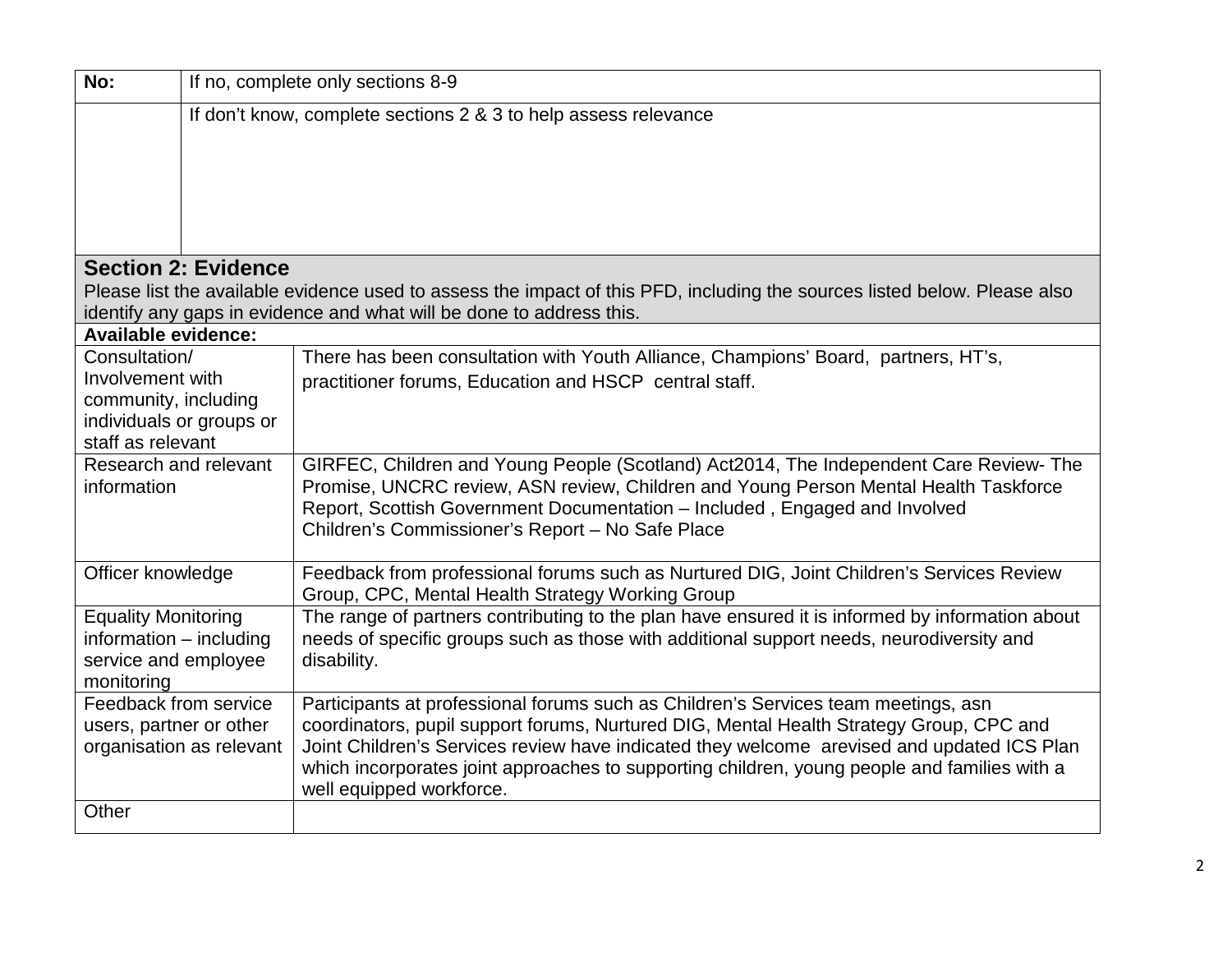| Are there any gaps in evidence? No                               |              |                                                                                                              |                                                                                                                         |
|------------------------------------------------------------------|--------------|--------------------------------------------------------------------------------------------------------------|-------------------------------------------------------------------------------------------------------------------------|
| Gaps identified                                                  |              |                                                                                                              |                                                                                                                         |
| Measure to address                                               |              |                                                                                                              |                                                                                                                         |
| these                                                            |              |                                                                                                              |                                                                                                                         |
|                                                                  |              | Note: Link to Section 6 below Action Plan to address any gaps in evidence                                    |                                                                                                                         |
|                                                                  |              |                                                                                                              |                                                                                                                         |
|                                                                  |              |                                                                                                              |                                                                                                                         |
|                                                                  |              |                                                                                                              |                                                                                                                         |
|                                                                  |              |                                                                                                              |                                                                                                                         |
|                                                                  |              |                                                                                                              |                                                                                                                         |
| <b>Section 3: Involvement and Consultation</b>                   |              |                                                                                                              |                                                                                                                         |
|                                                                  |              |                                                                                                              | Include involvement and consultation relevant to this PFD, including what has already been done and what is required to |
| be done, how this will be taken and results of the consultation. |              |                                                                                                              | Please outline details of any involvement or consultation, including dates carried out, protected characteristics. Also |
|                                                                  |              | include involvement or consultation to be carried out as part of the developing and implementing the policy. |                                                                                                                         |
| <b>Details of consultations</b>                                  | <b>Dates</b> | <b>Findings</b>                                                                                              | <b>Characteristics</b>                                                                                                  |
| N/A                                                              |              |                                                                                                              | Race                                                                                                                    |
|                                                                  |              |                                                                                                              |                                                                                                                         |
|                                                                  |              |                                                                                                              | <b>Sex</b>                                                                                                              |
|                                                                  |              |                                                                                                              | <b>Gender Reassignment</b>                                                                                              |
|                                                                  |              |                                                                                                              |                                                                                                                         |
|                                                                  |              |                                                                                                              | <b>Disability</b>                                                                                                       |
|                                                                  |              |                                                                                                              |                                                                                                                         |
|                                                                  |              |                                                                                                              | Age                                                                                                                     |
|                                                                  |              |                                                                                                              | Religion/ Belief                                                                                                        |
|                                                                  |              |                                                                                                              |                                                                                                                         |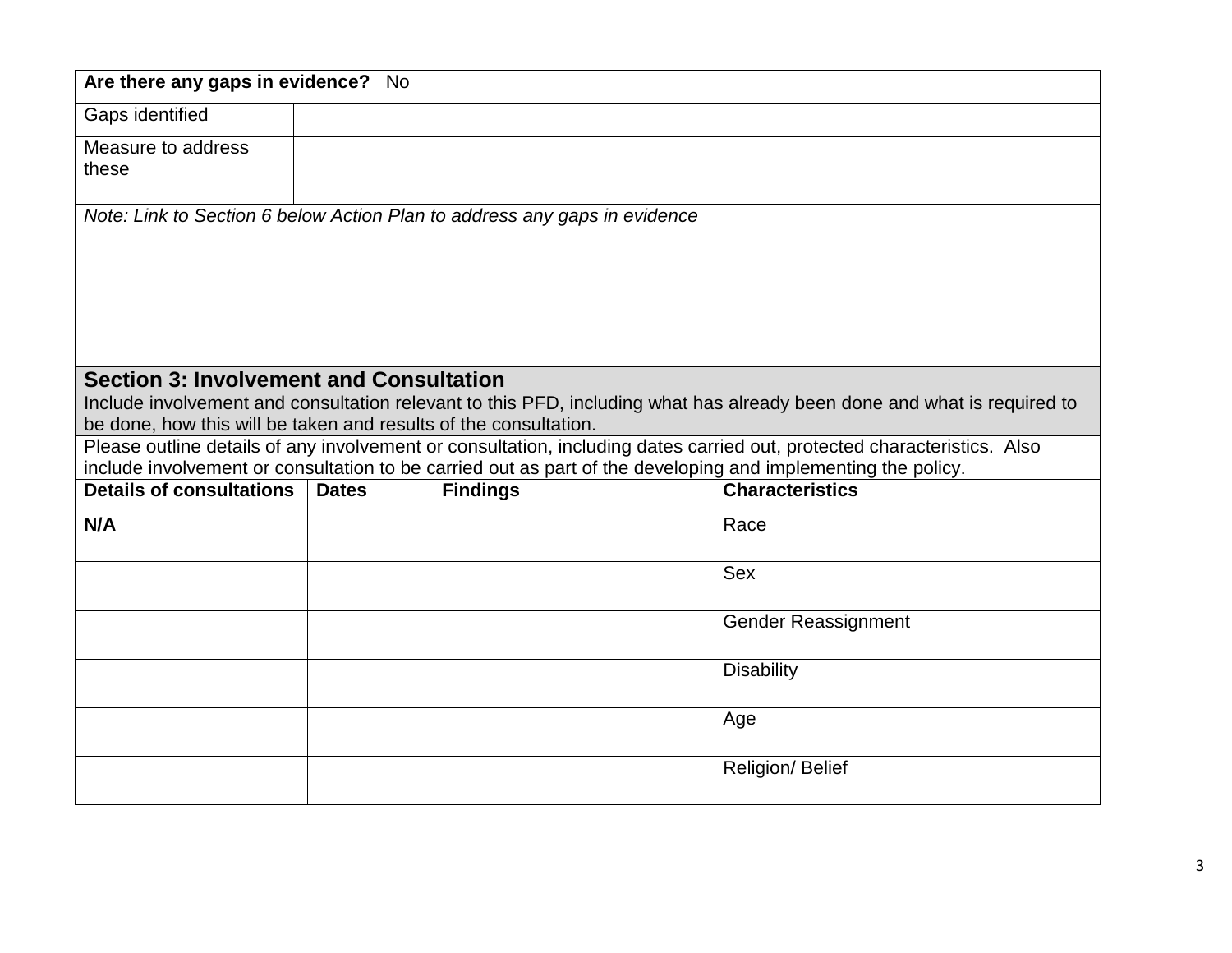|                                                      |                        | <b>Sexual Orientation</b>   |                     |  |
|------------------------------------------------------|------------------------|-----------------------------|---------------------|--|
|                                                      |                        | Civil Partnership/ Marriage |                     |  |
|                                                      |                        | Pregnancy/ Maternity        |                     |  |
|                                                      |                        | Cross cutting               |                     |  |
| Note: Link to Section 6 below Action Plan            |                        |                             |                     |  |
| Section 4: Analysis of positive and Negative Impacts |                        |                             |                     |  |
| <b>Protected Characteristic</b>                      | <b>Positive Impact</b> | <b>Negative Impact</b>      | <b>No</b><br>impact |  |
| Race                                                 | $\pmb{\mathsf{X}}$     |                             |                     |  |
| Sex                                                  | $\pmb{\mathsf{X}}$     |                             |                     |  |
| Gender<br>Re-assignment                              | $\pmb{\chi}$           |                             |                     |  |
| <b>Disability</b>                                    | $\pmb{\mathsf{X}}$     |                             |                     |  |
| Age                                                  |                        |                             | $\pmb{\mathsf{X}}$  |  |
| Religion/ Belief                                     |                        |                             | $\pmb{\mathsf{X}}$  |  |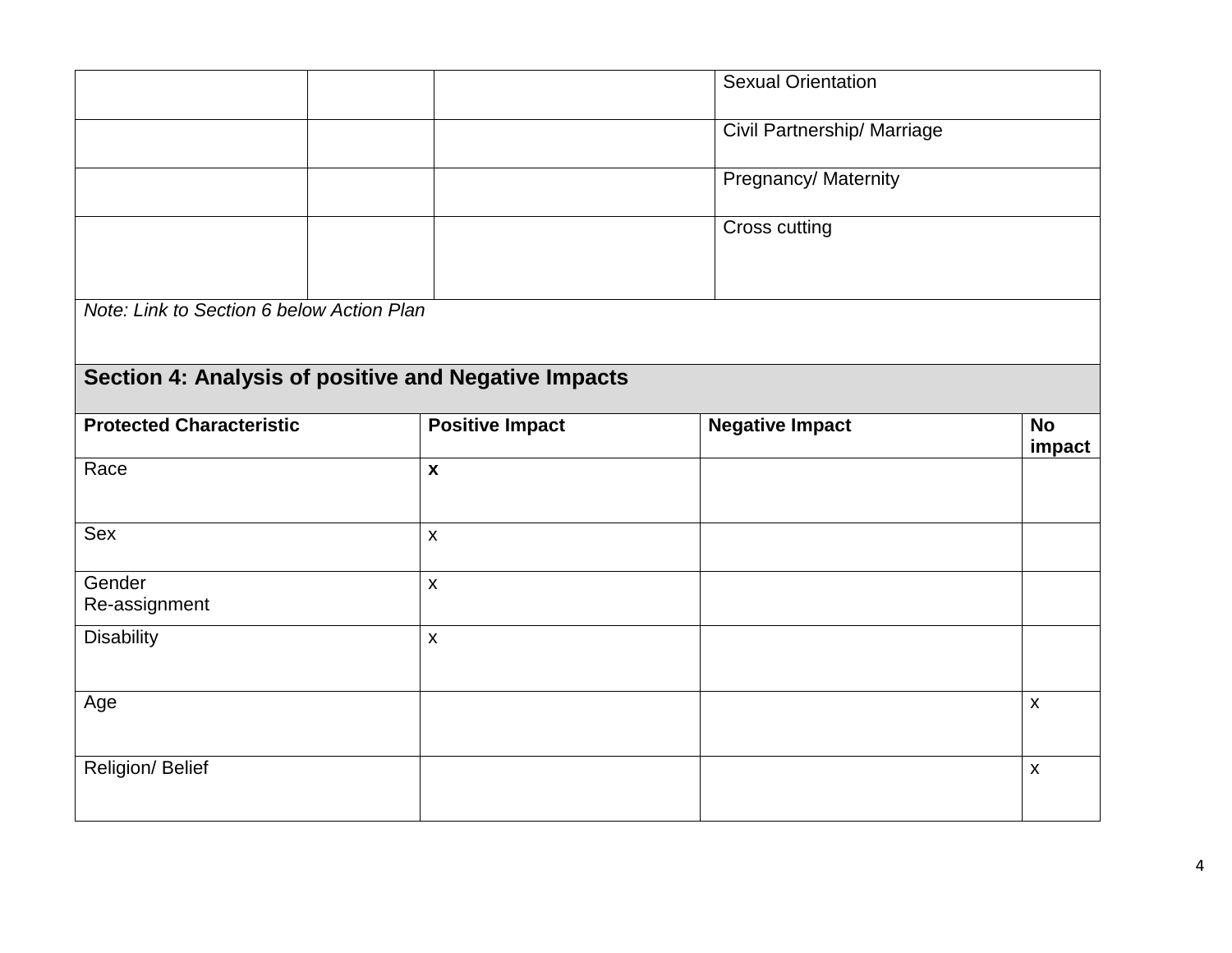| <b>Sexual Orientation</b>                                                                                                                                                                   |              | $\pmb{\times}$                                                           |  |              |
|---------------------------------------------------------------------------------------------------------------------------------------------------------------------------------------------|--------------|--------------------------------------------------------------------------|--|--------------|
| Civil Partnership/ Marriage; this PC is<br>not listed as relevant for Specific<br>Duties; however under the General<br>Duty we are required to eliminate any<br>discrimination for this PC. |              |                                                                          |  | $\mathsf{x}$ |
|                                                                                                                                                                                             |              | Note: Link to Section 6 below Action Plan in terms of addressing impacts |  |              |
| <b>Section 5: Addressing impacts</b><br>Select which of the following apply (use can choose more than one) and give a brief explanation – to be expanded in<br>Section 6: Action Plan       |              |                                                                          |  |              |
| 1. No major change                                                                                                                                                                          |              |                                                                          |  |              |
| 2. Continue the PFD                                                                                                                                                                         | $\mathsf{x}$ |                                                                          |  |              |
| 3. Adjust the PFD                                                                                                                                                                           |              |                                                                          |  |              |
| 4. Stop and remove the PFD                                                                                                                                                                  |              |                                                                          |  |              |
| Give reasons:                                                                                                                                                                               |              |                                                                          |  |              |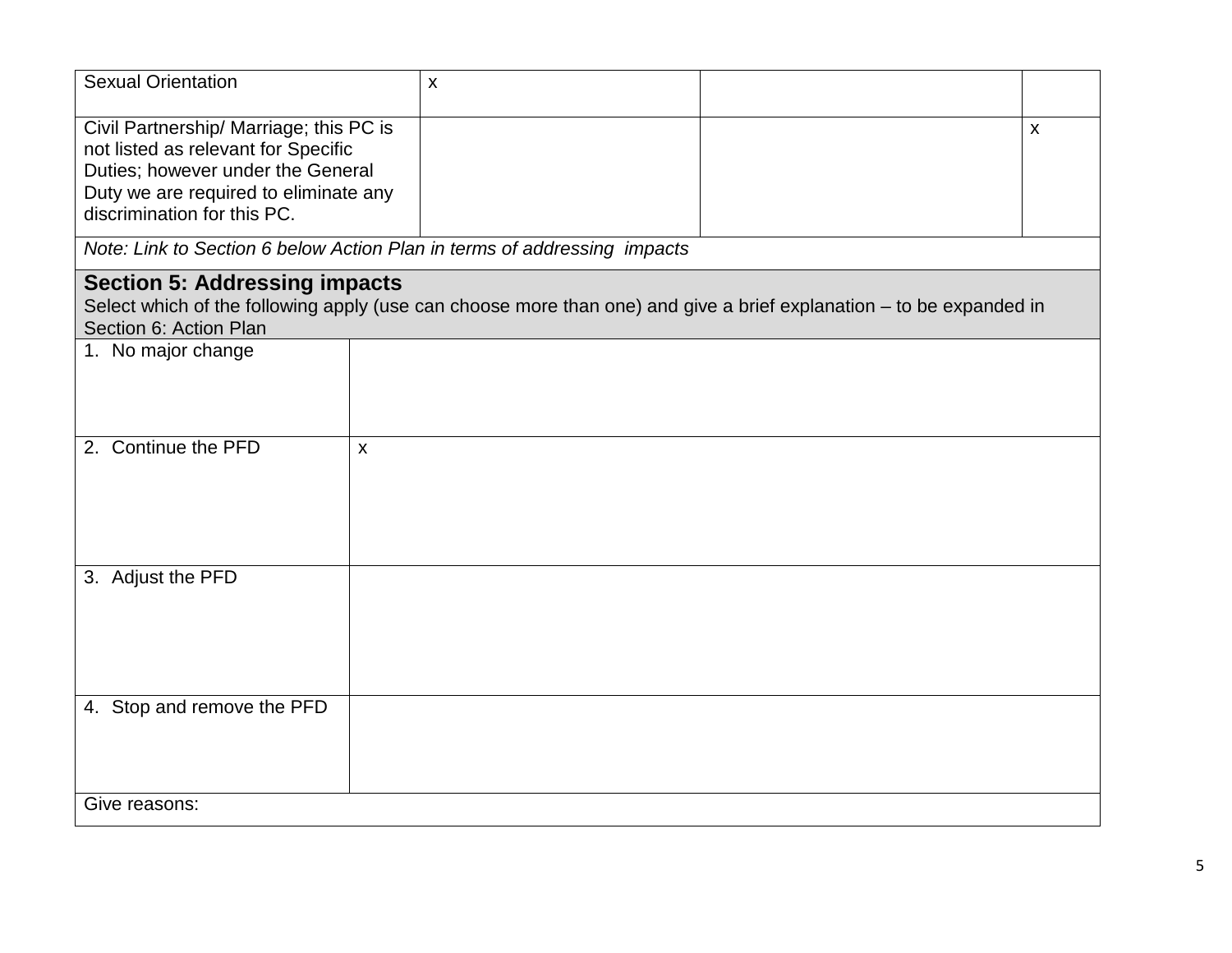*Note: Link to Section 6 below Action Plan*

| Section 6: Action Plan describe action which will be taken following the assessment in order to; reduce or remove any |                              |                                                                                                                                          |             |                                                                                                       |  |
|-----------------------------------------------------------------------------------------------------------------------|------------------------------|------------------------------------------------------------------------------------------------------------------------------------------|-------------|-------------------------------------------------------------------------------------------------------|--|
| negative impacts, promote any positive impacts, or gather further information or evidence or further consultation     |                              |                                                                                                                                          |             |                                                                                                       |  |
| <b>Action</b>                                                                                                         | <b>Responsible</b><br>person | <b>Intended outcome</b>                                                                                                                  | <b>Date</b> | <b>Protected Characteristic</b>                                                                       |  |
| Improve joint working<br>and planning to meet<br>the needs of children,<br>young people and<br>families via the Plan. | <b>CCusick</b>               | Improved outcomes and early help from<br>the right people at the right time.<br>Skilled staff equipped to provide<br>consistent support. | 30/4/22     | <b>Disability</b><br>Gender<br><b>Gender Reassignment</b><br>Race<br>Age<br><b>Sexual Orientation</b> |  |
|                                                                                                                       |                              |                                                                                                                                          |             | Religion/ Belief                                                                                      |  |
|                                                                                                                       |                              |                                                                                                                                          |             | Civil Partnership/ Marriage                                                                           |  |
|                                                                                                                       |                              |                                                                                                                                          |             | Pregnancy/ Maternity                                                                                  |  |
|                                                                                                                       |                              |                                                                                                                                          |             | Cross cutting                                                                                         |  |
| Are there any negative impacts which cannot be reduced or removed? please outline the reasons for continuing the PFD  |                              |                                                                                                                                          |             |                                                                                                       |  |
| <b>No</b>                                                                                                             |                              |                                                                                                                                          |             |                                                                                                       |  |
| <b>Section 7: Monitoring and review</b>                                                                               |                              |                                                                                                                                          |             |                                                                                                       |  |